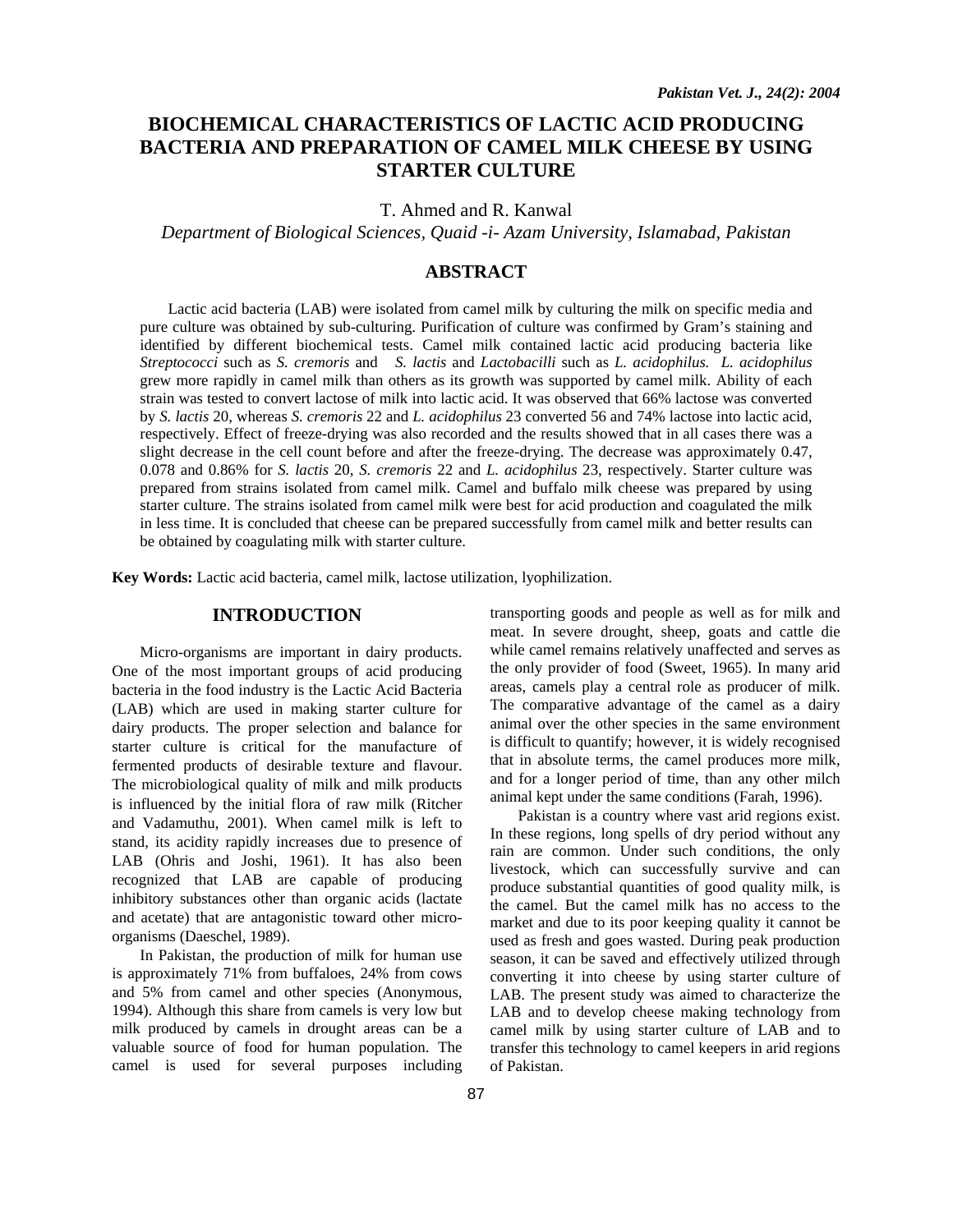### **MATERIALS AND METHODS**

#### **Sample collection**

Twelve camel milk samples were collected from Barani Livestock Production Research Institute (BLPRI), Kherimurat, Fateh Jang, District Attock. Milk samples were collected in sterile test tubes and brought to the Dairy Technology Research Laboratory (DTRL) of Animal Sciences Institute, National Agriculture Research Centre (NARC), Islamabad in ice box for microbiological study and evaluation for different biochemical properties and cheese production.

### **Bacteriological analysis**

Each sample was immediately cultured on MRS broth (code CM 359) M17 agar (code CM 785) and nutrient agar plates. Mosaics of colonies were obtained on all three media. Then desired glistening colonies were picked up from the MRS, M17 and nutrient agar plates by sterile platinum loop and subculturing was continued until the pure culture was obtained.

Purification of the culture was confirmed by Gram staining. Pure colonies were again cultured on specific media for *Lactobacilli* and *Streptococci* i.e. MRS and M17 agar plates and in the MRS and M17 broth and stored at  $4^{\circ}C$  in refrigerator until used.

After obtaining pure culture, following biochemical tests were performed for identification purposes:

- 1. Catalase test.
- 2. Gram's staining.
- 3. Motility.
- 4. Acidification of sugars (sugar tests).
- 5. Growth in 4.0 and 6.5% NaCl.
- 6. Growth on 0.3% methylene blue.
- 7. Temperature tolerance test.

#### **Lactose estimation**

After isolation and identification of LAB, ability of each strain for conversion of lactose into lactic acid was tested by the method of Ahmed *et al*. (1988).

#### **Freeze-drying**

Selected strains were freeze-dried by using Freeze-Drier FD-1 (EYELA Company, Japan). Three freezedrying sterilized flasks, each containing 100 ml of 10% non-fat skim milk, were innoculated with 2g pure cultures of selected strains such as *L. acidophilus, S. lactis and S. cremoris* separately. These flasks were kept at 37<sup>o</sup>C till coagulation. The coagulated cultures were homogenized by manual shaking. From each flask, 1 ml of homogenized culture was taken for bacterial counts before freeze drying. Frozen layers of homogenized culture in the flask were prepared by

placing the flasks in refrigerator at  $-50^{\circ}$ C for three days. Then these flasks were subjected to vaccum-drier for 12 hours for lyophilization of pure cultures. These lyophilized cultures were transferred to sterilized containers, 1 g of each dried culture was diluted with 9 ml of 1.25%  $\overline{w/v}$  sodium citrate solution and bacterial counts were made.

#### **Camel and buffalo milk cheese preparation**

After isolation and identification of LAB, starter culture (*S. lactis* and *S. cremoris*) was prepared in the ratio of 95:5. Buffalo milk cheese was prepared by using already prepared starter culture by the method of Athar *et al*. (1989) and camel milk cheese was prepared with some modifications, which are as follows:

Quality of camel milk was recorded through different tests like acidity, pH and other qualitative tests like fat, proteins etc. Milk was pasteurized at  $62^{\circ}$ C for 15 minutes and cooled to  $30^{\circ}$ C and then starter culture of LAB (*S. cremoris* and *S. lactis* in a ratio of 95:5) was added at the rate of 5% of milk. After about one and a half hour, rennet was added at the rate of 0.03 g/L of milk. The milk was allowed to coagulate and was transferred to a muslin cloth. The whey was allowed to drain by hanging the muslin cloth for about 24 hour and the remaining curd was pressed to form cheese. Total titratable acidity, expressed as % lactic acid, was measured by the method of Atherton and Newlander (1977) and pH was recorded by electric pH meter (model Beckman # 44 ).

### **RESULTS AND DISCUSSION**

The presence of nonpathogenic bacteria in milk is not a serious matter but when camel milk is left to stand, the acidity rapidly increases due to the presence of lactic acid producing bacteria. Camel milk also supported the growth of *Lactobacillus acidophilus* and other *Streptococci*, which were isolated and identified for making starter culture of fermented milk products like cheese. Mostly, lactic acid producing bacteria that grow in camel milk are *Lactobacilli (Lactobacillus acidophilus*) and *Streptococci* (*S. cremoris* and *S. lactis*), *which* are used as starters in dairy products. More growth of *L. acidophilus* was observed in camel milk as compared to others, as in every camel milk sample *L. acidophilus* was found. These findings are in accordance with Abu-Tarboush (1994), who reported that camel milk provided support to the growth of *L. acidophilus.* 

Different strains isolated from camel milk are shown in Figures 1, 2 and 3, while the results of different biochemical tests are given in Table 1. These results showed that all three strains isolated were Gram positive and non-motile. Moreover, none of the strain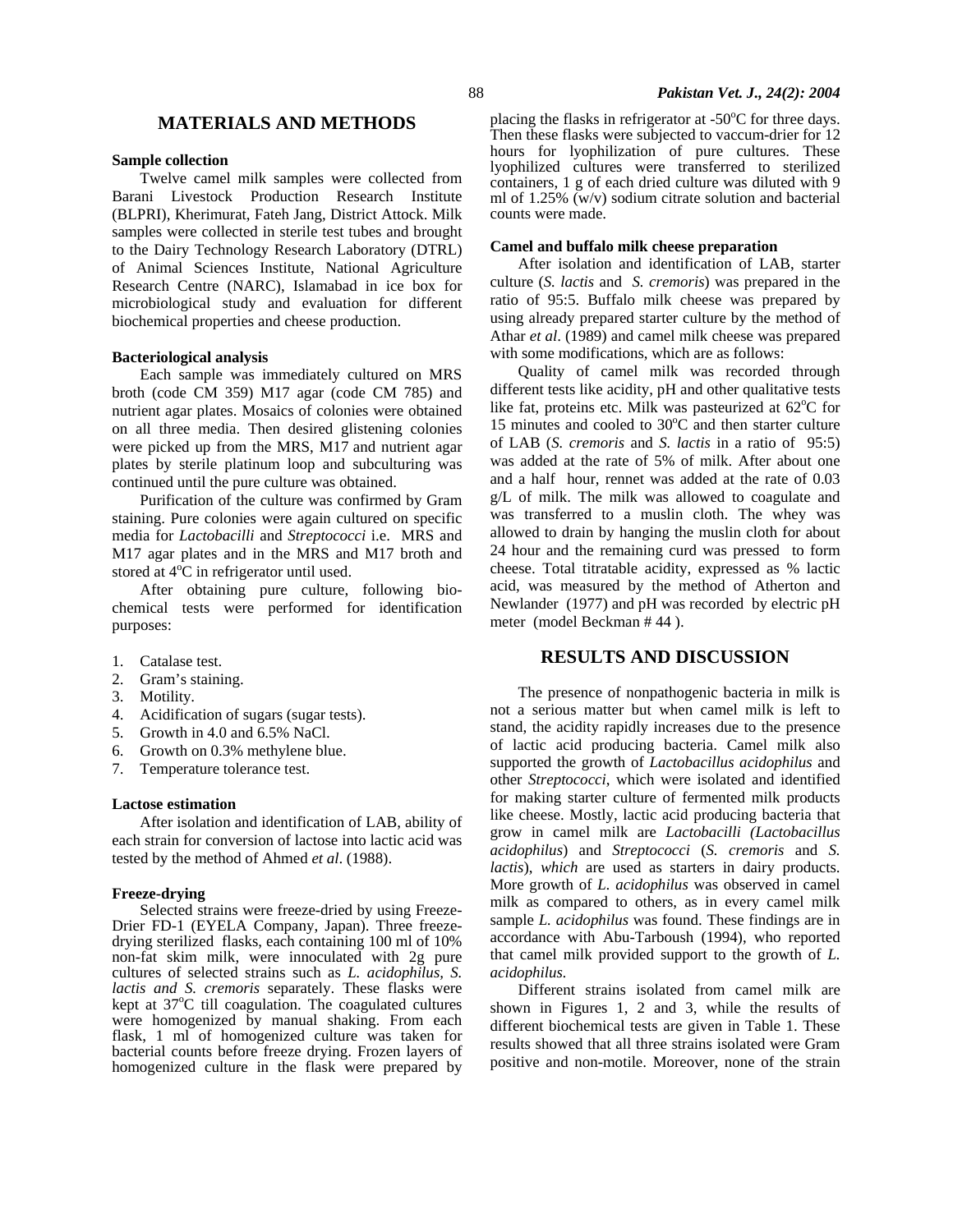

**Fig.1: Medium chains of** *S. cremoris*



 **Fig. 2: Chain of** *L. acidophilus* 



**Fig 3: Short chains of** *S. lactis* 

showed any catalase activity. It was further observed that in 0.3% methylene blue, one of the tests that distinguish *S. lactis* from *S. cremoris*, the former showed no growth while proper growth was observed in case of latter. All the selected strains showed proper growth in 4% NaCl, while no growth was observed in 6.5% NaCl except *L. acidophilus.* 

All the isolated strains were further confirmed by sugar tests and the results are presented in Table 2. These results indicate that *S. lactis* showed positive reactions for lactose, sucrose, glucose, maltose, galactose and fructose, except mannitol. The results for *S. cremoris* indicate that all of these strains gave positive reactions with lactose, glucose, galactose and fructose while gave negative reactions with sucrose, maltose, and mannitol. *L. acidophilus* gave positive reactions with lactose, glucose, maltose, galactose sucrose and fructose and negative reactions with mannitol. These results are similar to the Bergey's manual of determinative bacteriology (Anonymous, 1974). Similar results of sugar test for *L. acidophilus*  were reported by Abu-Tarboush (1994).

#### **Lactose estimation**

The strains which produced maximum acidity were used in lactose estimation. Since *S. lactis* 20 *S. cremoris* 22 and *L. acidophilus* 23 strains produced maximum acidity during first five hours, they were selected for assessment of maximum ability of microbes to use lactose and convert it into lactic acid. The concentration of lactose was assessed from standard curve (Fig. 4).



 **Fig. 4. Lactose standard curve**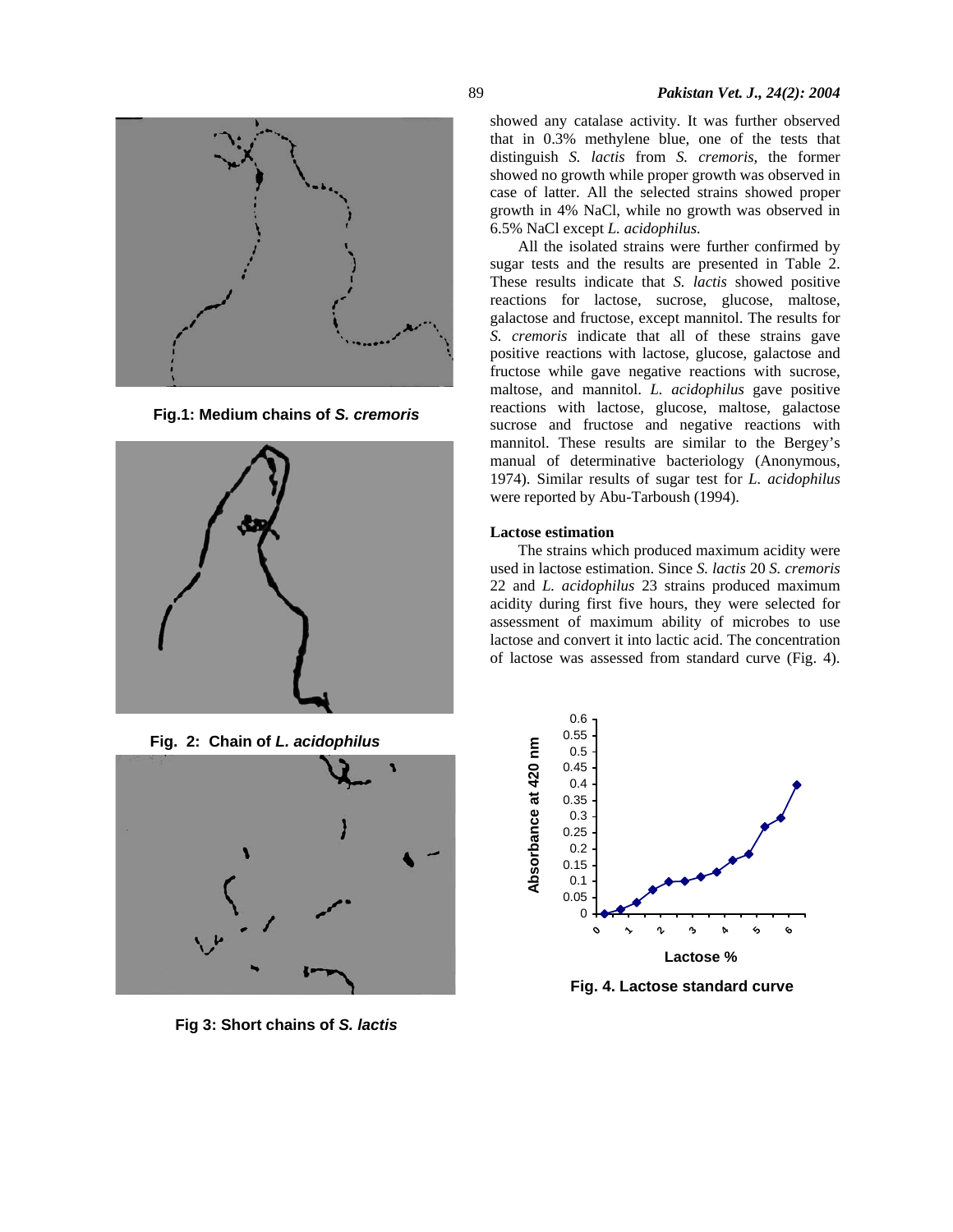| <b>Properties</b>        | S. lactis               | S. cremoris             | L. acidophilus     |
|--------------------------|-------------------------|-------------------------|--------------------|
| Morphology               | Spherical, short chains | Spherical medium chains | Rods pairs, chains |
| Growth at 10°C           |                         | ÷                       |                    |
| Growth at $45^{\circ}$ C |                         |                         |                    |
| Gram's staining          |                         | ÷                       |                    |
| Catalase test            |                         |                         |                    |
| <b>Motility</b>          |                         |                         |                    |
| Growth in 4% NaCl        | ÷                       | ÷                       |                    |
| Growth on 0.3%           |                         | +                       |                    |
| methylene blue           |                         |                         |                    |
| Growth in 6.5% NaCl      |                         |                         |                    |
|                          | $\blacksquare$          |                         |                    |

**Table 1: Biochemical and physiological properties of lactic acid producing bacteria** 

 $+$  = Positive result  $-$  = Negative result

### **Table 2: Results of sugar test for species identification**

| <b>Species</b>       |                          | <b>Sucrose Maltose</b> | Lactose                  | <b>Mannitol Glucose</b> | <b>Glactose Fructose</b> |
|----------------------|--------------------------|------------------------|--------------------------|-------------------------|--------------------------|
| S. lactis            |                          |                        |                          |                         |                          |
| S. cremoris          | $\overline{\phantom{a}}$ |                        |                          |                         |                          |
| L. acidophilus       |                          |                        |                          |                         |                          |
| $+=$ Acid production |                          |                        | $-$ = No acid production |                         |                          |

### **Table 3: Ability of some selected strains to convert lactose into lactic acid at optimum temperature**

| <b>Strains</b>                                                                                                                                                                                                                                                                                                                                                                    | Lactose initially (%)<br>(0 h r) | Lactose after coagulation (%)<br>(5 hr)                                                                                                                                                                                       | <b>Conversion of lactose</b><br>into lactic acid (%) |
|-----------------------------------------------------------------------------------------------------------------------------------------------------------------------------------------------------------------------------------------------------------------------------------------------------------------------------------------------------------------------------------|----------------------------------|-------------------------------------------------------------------------------------------------------------------------------------------------------------------------------------------------------------------------------|------------------------------------------------------|
| S. lactis 20                                                                                                                                                                                                                                                                                                                                                                      | $5.1 \pm 0.01$                   | $1.7 \pm 0.01$                                                                                                                                                                                                                | 66                                                   |
| S. cremoris 22                                                                                                                                                                                                                                                                                                                                                                    | $5.1 \pm 0.01$                   | $2.2 \pm 0.01$                                                                                                                                                                                                                | 56                                                   |
| L. acidophilus 23 $5.1 \pm 0.01$                                                                                                                                                                                                                                                                                                                                                  |                                  | $1.3 \pm 0.01$                                                                                                                                                                                                                | 74                                                   |
| $\bigcap$ $\bigcap$ $\bigcap$ $\bigcap$ $\bigcap$ $\bigcap$ $\bigcap$ $\bigcap$ $\bigcap$ $\bigcap$ $\bigcap$ $\bigcap$ $\bigcap$ $\bigcap$ $\bigcap$ $\bigcap$ $\bigcap$ $\bigcap$ $\bigcap$ $\bigcap$ $\bigcap$ $\bigcap$ $\bigcap$ $\bigcap$ $\bigcap$ $\bigcap$ $\bigcap$ $\bigcap$ $\bigcap$ $\bigcap$ $\bigcap$ $\bigcap$ $\bigcap$ $\bigcap$ $\bigcap$ $\bigcap$ $\bigcap$ |                                  | the control of the control of the control of the control of the control of the control of the control of the control of the control of the control of the control of the control of the control of the control of the control |                                                      |

 $S =$ Streptococcus L = Lactobacillus

The results are summarized in Table 3. It is clear from the table that 66% lactose was converted by *S. lactis* 20, whereas *S. cremoris* 22 and *L. acidophilus* 23 converted 56 and 74% lactose into lactic acid, respectively.

#### **Freeze-drying**

In order to preserve the selected strains (starter culture i.e *S. lactis, S. cremoris* and *L. acidophilus*) for a longer time, the effect of freeze-drying on the viability of each selected strain was studied. The results of this experiment are summarized in Table 4. It is clear from the results that in all cases, there was a slight decrease in the bacterial count before and after freezedrying. The decrease was approximately 0.47 and 0.078% for *S. lactis* 20, *S. cremoris* 22 and 0.45% for *L. acidophilus* 23. The isolates are best and vigorous for fermentation process and can coagulate the milk in less time by producing maximum acidity. Comparative trials were also conducted with relation to acid

production in the buffalo and camel milk and the results*.* showed that acid production of lactic acid bacteria (*S. cremoris and S. lactis*) in buffaloe milk took less time (3 hrs) than camel milk (4 hrs) at which milk completely curdled, as given in Table 5.

### **Conclusion**

Based on the finding of the present study, it is concluded that cheese can be prepared successfully from camel milk and better results can be obtained by coagulating milk with starter culture. This cheese making technology can also help the camel keepers in dry areas to improve their economic conditions by finding a suitable market for camel milk cheese.

#### **Acknowledgement**

This research work was supported by Dairy Technology and Research Laboratories NARC, Islamabad and Camel Applied Research Development Network.